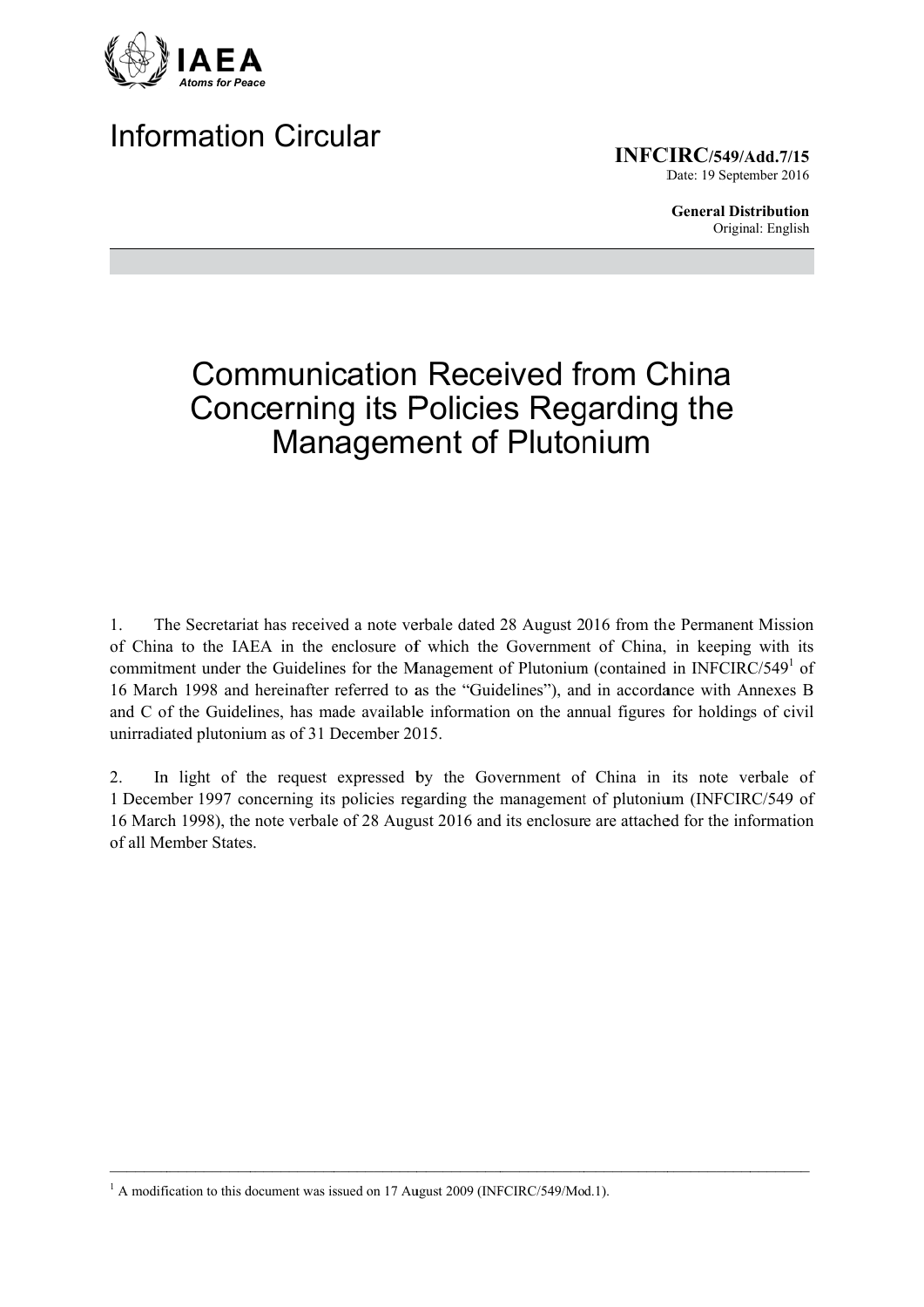INFCIRC/549/Add.7/15 Attachment

### 2016-08-31 12:55 1111 ARMS

# 中华人民共和国常驻国际原子能机构代表团

THE PERMANENT MISSION OF THE PEOPLE'S REPUBLIC OF CHINA THE INTERNATIONAL ATOMIC ENERGY AGENCY **TO** 

TELEPHONE: (+43 1)3704305(+43 1)3704839, FACSIMILE: (+43 1)3706626 STEINFELDGASSE 3,A-1190 VIENNA, AUSTRIA

CPM-P-2016-071

August 28, 2016

#### Note Verbal

The Permanent Mission of the People's Republic of China to the International Atomic Energy Agency presents its compliments to the Director General of the IAEA and has the honor to refer to its Verbal Note of 1 December 1997 enclosing Guidelines specifying the policies which the Government of the People's Republic of China has decided to apply to the management of Plutonium.

In accordance with China's commitment under the Guidelines, the Government of the People's Republic of China encloses with this Note, the annual figures for holdings of civil unirradiated Plutonium as of 31 December 2015.

The Permanent Mission of the People's Republic of China to the IAEA avails itself of this opportunity to renew to the Director General of the IAEA the assurances of its highest consideration.



Mr. Yukiya AMANO **Director General** International Atomic Energy Agency